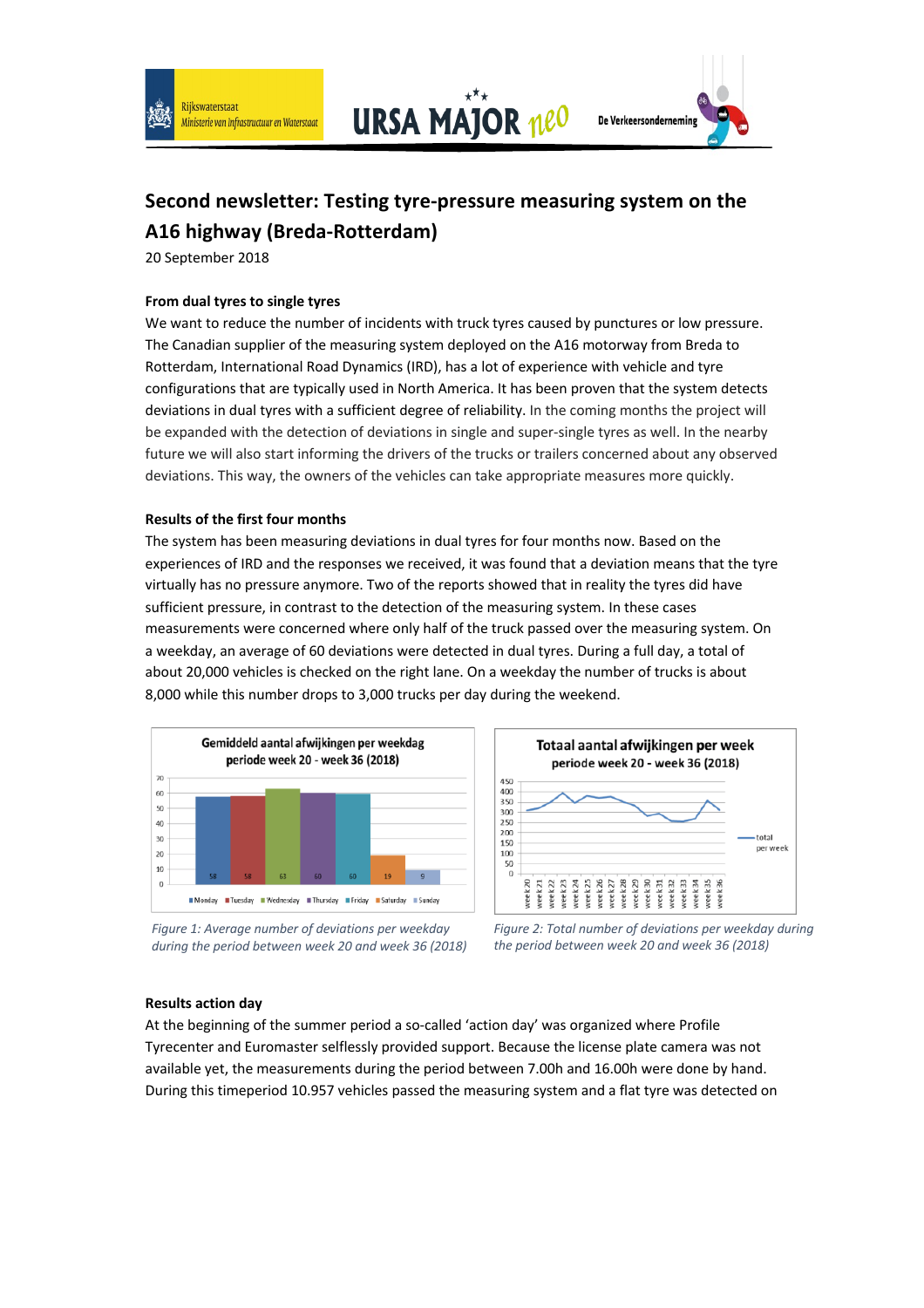

**URSA MAJOR neo** 



50 trucks with dual tyres. In 30 cases, contact could be made with the owner or the fleet operator and a response was received. For an overview of the results, see figure 3 .

|                     |          | <b>Kind of transport</b>               |    |
|---------------------|----------|----------------------------------------|----|
| <b>Vehicle type</b> |          | Garbage                                | 5  |
| <b>Trailer</b>      | 6        | Recovery vehicle                       | 1  |
| Delivery truck      | 9        | Delivery truck                         | 3  |
| <b>Motor truck</b>  | 5        | <b>Building materials</b><br>Dumptruck | 9  |
| Semitrailer         | 11       |                                        | 1  |
|                     |          | <b>Refrigerated truck</b>              | 7  |
| Lorry               | 19       | <b>Moving floor</b>                    | 1  |
| Total               | 50       | Silo                                   | 1  |
|                     |          | Special transport*                     | 12 |
| Land van herkomst   |          | <b>Bulk cargo</b>                      | 5  |
|                     |          | Tank                                   | 1  |
| <b>Netherlands</b>  | 40<br>10 | <b>Rental container</b>                | 1  |
| Foreign             |          | Sea container                          | 3  |
| Total               | 50       |                                        |    |
|                     |          | Total                                  | 50 |
|                     |          |                                        |    |

**Detection of low-pressure tyres**

The next step in the development of the measuring system is the detection of (single) tyres with low pressure. To this end, the Canadian manufactorer IRD uses, among others, measurements carried out by this project in a Dutch workplace. The 'footprints' of a prepared vehicle are mapped. These static measurments are then supplemented with measurements of the system deployed on the A16 highway and of systems in North America. A recent interim report states

*Figure 3: The results of the action day.*

great improvements were made to the system. It now seems more likely that it will be possible to measure low pressure in single tyres with a high reliability. The differences in distributions of some of the points is too high, however, to go 'live'. In short, more calibration tests will be done in the coming period to complete the measuring algorithm.



*Figure 4: Scatterplot of the measurement results.*

#### **Automatic dispatch of deviation records**

While the measuring algorithm is being developed, there is also time to work on the automatic dispatching of deviation records. During the 'action day' the deviations were manually selected and the vehicle owners were approached through the network. This way of working has yielded us many insights, but was also very labour-intensive. It is not realistic to continue working in this way. For now the idea is to give companies the option to receive automatic deviation records. This will be done through the detection of license plates that are supplied to us by the companies themselves and then comparing these license plates to the license plates that are reported by the measuring system. When a known license plate is scanned with a deviation, a deviation report will be sent to the corresponding company. The current setup of the A16 highway between Breda and Rotterdam has to be supplemented with ANPR-cameras that measure license plates for the front and back of

\*Special transport includes flatbeds and vehicles transporting machines and other forms of special transport.